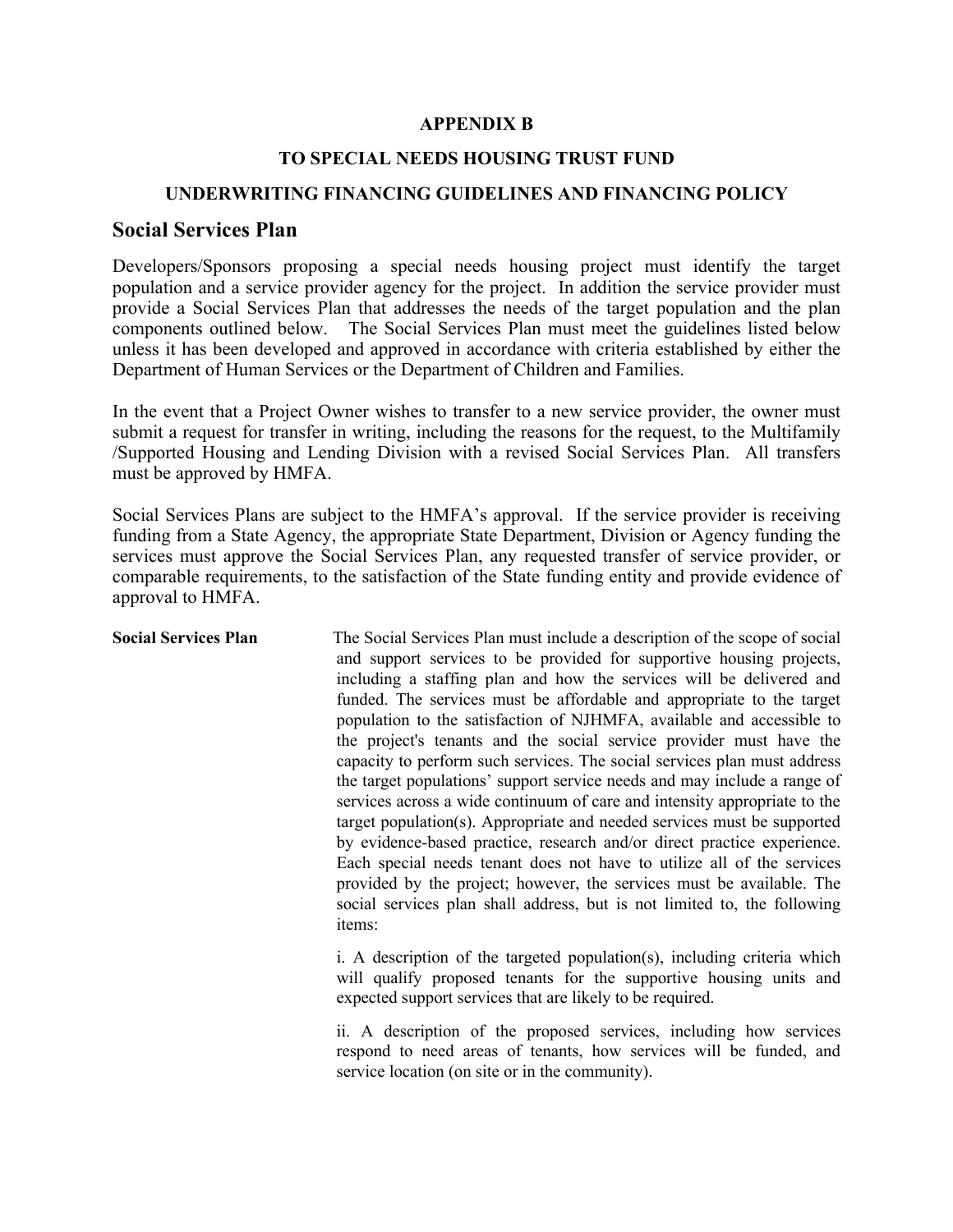iii. The plan must describe the scope of services for the tenants/residents of the project, including how the supportive and/or treatment services will be funded, the staffing plan, and a plan for how the services will be delivered. The plan must address how the project will promote residential opportunities that are integrated into the neighborhood or the community. The plan must include, at a minimum, the following three services: 1) service coordination/ case management; 2) linkages to mainstream resources including entitlement programs; and 3) linkages to health care and treatment programs as needed. Services should be designed to assist individuals and families to maintain their housing and/or residential opportunity. A description must include how services will be coordinated or made available to all special need tenants, including a listing of referral sources.

- **Tenant Selection** The plan must describe the population to be served and how the population will benefit from the project. The tenant selection policy must be described and referral sources identified. If the plan proposes to restrict occupancy to any group, an explanation of why it is necessary for the restriction(s) must be provided. A description of tenant/landlord relationships, including roles of the service provider and developer in tenant/landlord relationships, how prospective tenants will be recruited, screened, and selected, and the plan for problem resolution to minimize evictions for supportive housing tenants.
- **Service Needs Assessment** The plan must indicate how the housing and supportive service needs of the tenants will be assessed, including the relevant assessment tools, and how these needs will be addressed. The services provided must be appropriate to the needs of the target population. Appropriate and needed services may be supported by evidence based practice, research and/or direct practice experience.
- **Capacity** The plan must describe and demonstrate capability and experience of the social service provider in providing housing and/or supportive and social services to the target population or a relevant special needs population.
- **Performance Measures** The plan must include performance measures (including quality of life, consumer satisfaction, employment and education, and ability to live independently) and methodology for evaluation of tenant/resident housing and service outcomes being addressed.

Note: For any project that serves a homeless population the Sponsor/Owner must comply with the requirement that the project reports in the New Jersey Statewide Homeless Management Information System ("HMIS") administered by the Agency.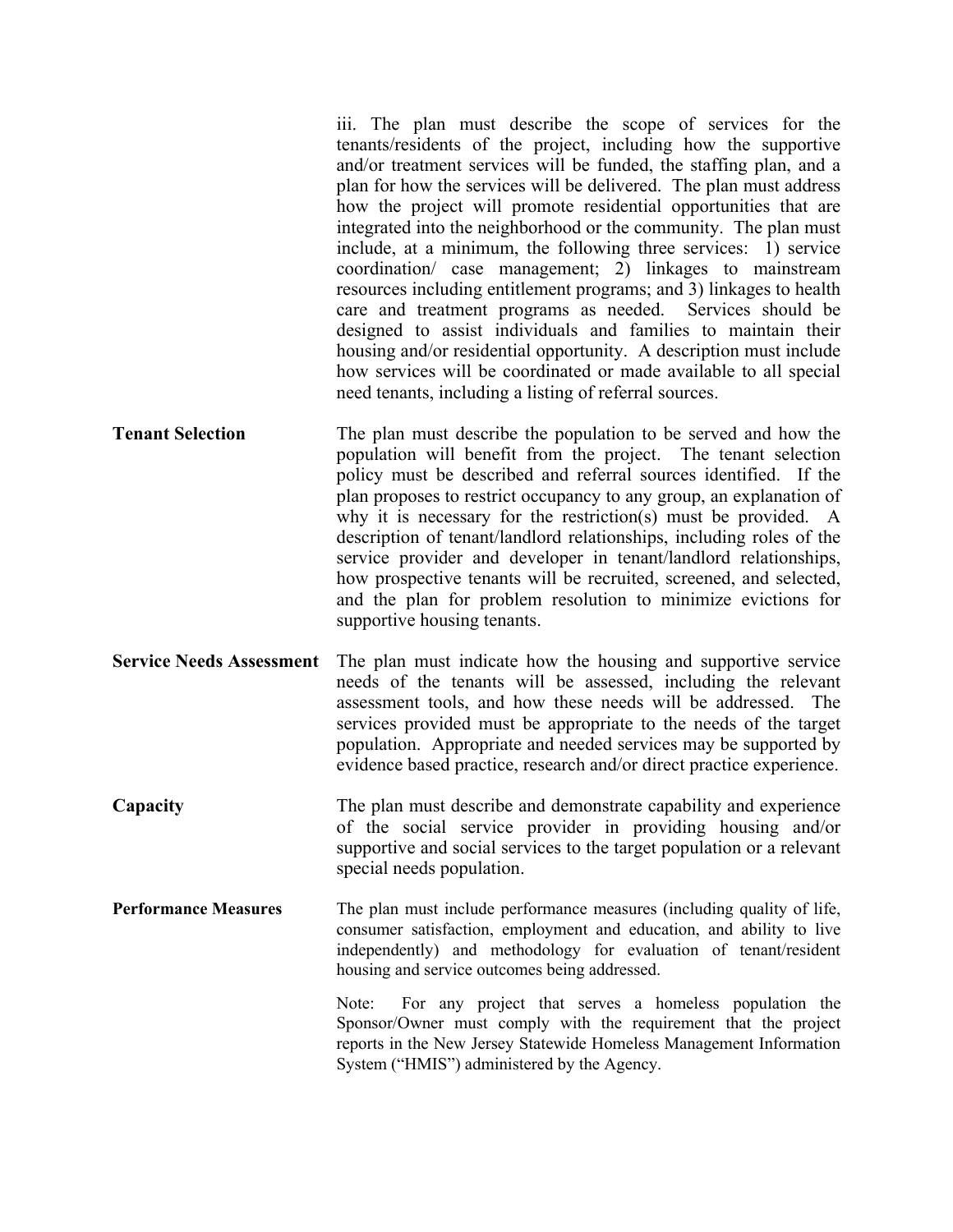| <b>Accessibility</b>                         | The plan shall include a description of the service provider's<br>capacity and planned activities to address bi-lingual needs, cultural<br>competency, and other special needs accommodations, including<br>accessibility features for the tenants/residents of the project.                                                                                                                                                                                                                                                                                                                                                                                               |
|----------------------------------------------|----------------------------------------------------------------------------------------------------------------------------------------------------------------------------------------------------------------------------------------------------------------------------------------------------------------------------------------------------------------------------------------------------------------------------------------------------------------------------------------------------------------------------------------------------------------------------------------------------------------------------------------------------------------------------|
| <b>Consumer Choice</b>                       | The social services plan shall demonstrate how tenants will have<br>the opportunity to participate in their individualized services plan,<br>service goals and/or choice of services.                                                                                                                                                                                                                                                                                                                                                                                                                                                                                      |
| <b>Executed Service</b><br><b>Agreements</b> | If the special needs housing project sponsor is not providing the<br>social services, the sponsor must provide evidence of executed<br>service provider agreement(s) and evidence of committed funding<br>sources or documentation of how and by whom the supportive<br>and/or treatment services will be paid.<br>Either party may terminate an executed Social Services Agreement                                                                                                                                                                                                                                                                                        |
|                                              | with prior notice to the affected party and the Agency. It is the<br>responsibility of both the owner, in conjunction with the social<br>services provider, to identify a new service provider, with the<br>understanding that the Social Services Agreement will not<br>terminate between either party until such time as a replacement<br>provider is identified, established under an agreement and<br>approved by the Agency. The HMFA, Supported Housing and<br>Special Needs Division must be notified immediately of intent to<br>terminate a Social Services Agreement between an owner and<br>service provider and the Agreement must be approved by the<br>HMFA. |
| <b>Service Fees</b>                          | For projects targeting people who are very-low or low income,<br>services included in the Social Services Plan must be provided at<br>no out-of-pocket cost to the tenants/residents. This does not<br>restrict third-party reimbursement, such as Medicaid.                                                                                                                                                                                                                                                                                                                                                                                                               |
| <b>Community Residences</b>                  | Applicants proposing to create a residential program that will be a<br>licensed group home(s) to serve a client population of the<br>Department of Human Services (DHS) and/or the Department of<br>Children and Families (DCF) must provide evidence that the<br>project will be able to meet all appropriate DHS or DCF licensing<br>requirements. Additionally, the applicant will be required to<br>provide a letter of support from the appropriate DHS Division<br>indicating that the project will have the necessary funding sources<br>for building operations and the provision of services.                                                                     |
| <b>Other Housing</b><br><b>Opportunities</b> | Applicants proposing to create other housing or residential projects<br>that will be licensed by the Department of Community Affairs or                                                                                                                                                                                                                                                                                                                                                                                                                                                                                                                                    |